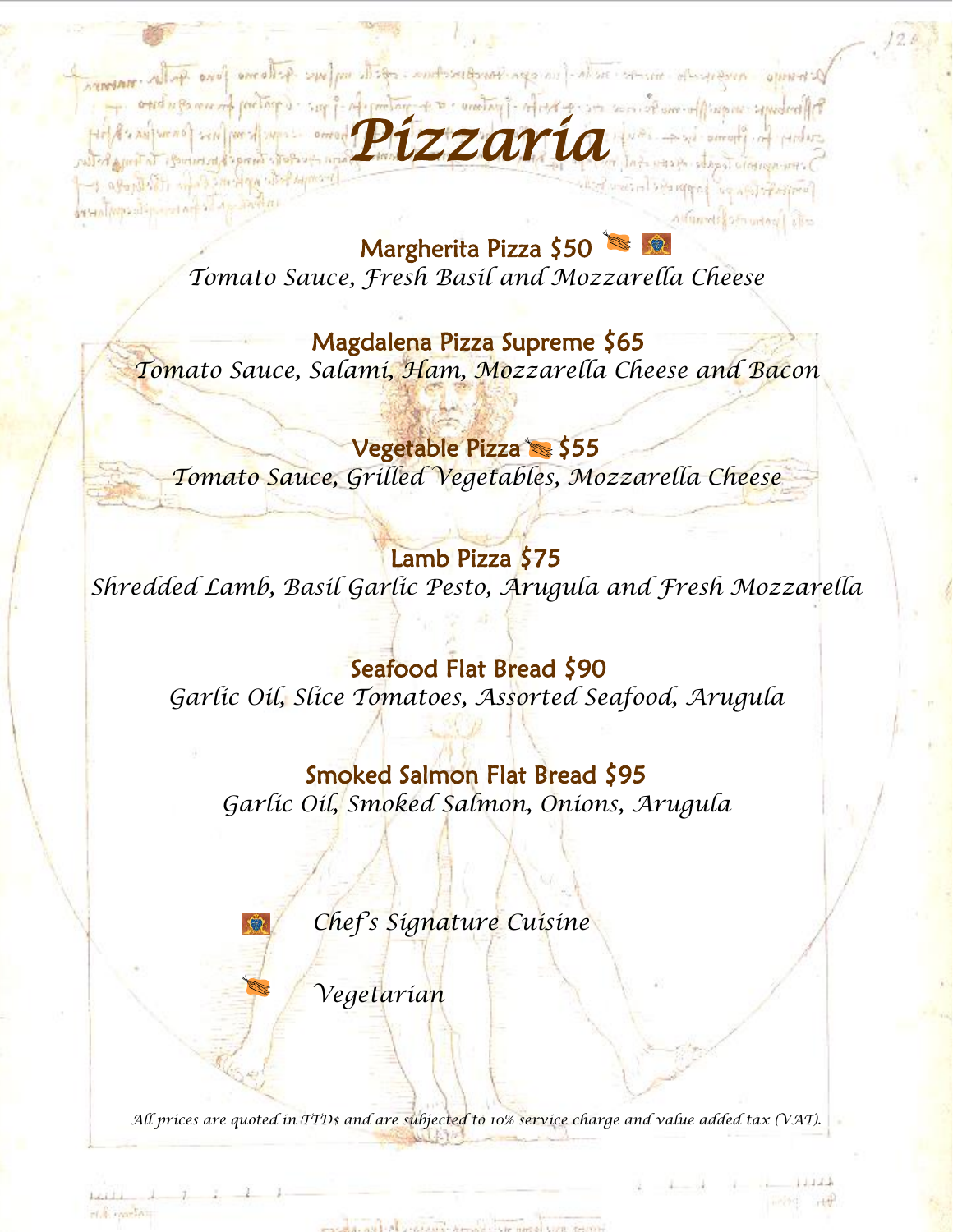## **Salaka Lunch Menu**

**Sandwiches Caprese Focaccia 65TT/10US** Buffalo Mozarella Cheese, Tomatoes, Arugula, Pesto on a Toasted Herbed Focaccia **Chicken Salad Sandwich 65TT/10US** Herb Roasted Chicken, Light Mayonnaise, Scallion, Basil & Lime Juice with Salad Garnish on a French Baguette **Tuna Salad Sandwich 70TT/11US** Onions, Lime Juice, Cilantro with Salad Garnish on a French Baguette **Salaka's 8oz Beef Burger 95TT/15US** Add your choice of Bacon, Mushrooms, Tomato Choka, Monterey Jack or Cheddar **Wraps 85TT/13US** Shrimp Caesar Wrap Sauteed Jerk Shrimp, Romaine Leaves Caesar dressing West indies Wran **70TT/11US** Spiced Chicken Breast, Tomato  **LOCAL CORNER** Bake and Shark **75TT/12US** Coconut Bake, Shandon Beni Sauce **Chicken Roti 75TT/12US Soup /Salad** Magdalena Grand Classic Caesar Salad **75TT/12US** with added Jerk Chicken **85TT/13US** with added Cajun Shrimp **95TT/15US Soup of the day 45TT/7US House Salad 55TT/9US Specialties** Grilled catch of the day **115TT/18US** Garden Salad & Greens Tossed with Honey Balsamic Dressing Cilantro & Mango Chutney **Kids** Peanut Butter & Jelly Sandwich **25TT/4US** Grilled Cheese Sandwich **30TT/5US** Hot Dog **40TT/6US** Chicken Fingers **50TT/8US** Margarita Pizza **50TT/8US Sandwiches are served with Fries or Salad**

Wrapped in Dhalpurie Pumpkin and West Indian Curry Sauce, Wrapped in Dhalpurie Pumpkin and Pineapple Chutney

Price are quoted in TTD\$ and are subject to 10% Service Charge and Value Added Tax (VAT).

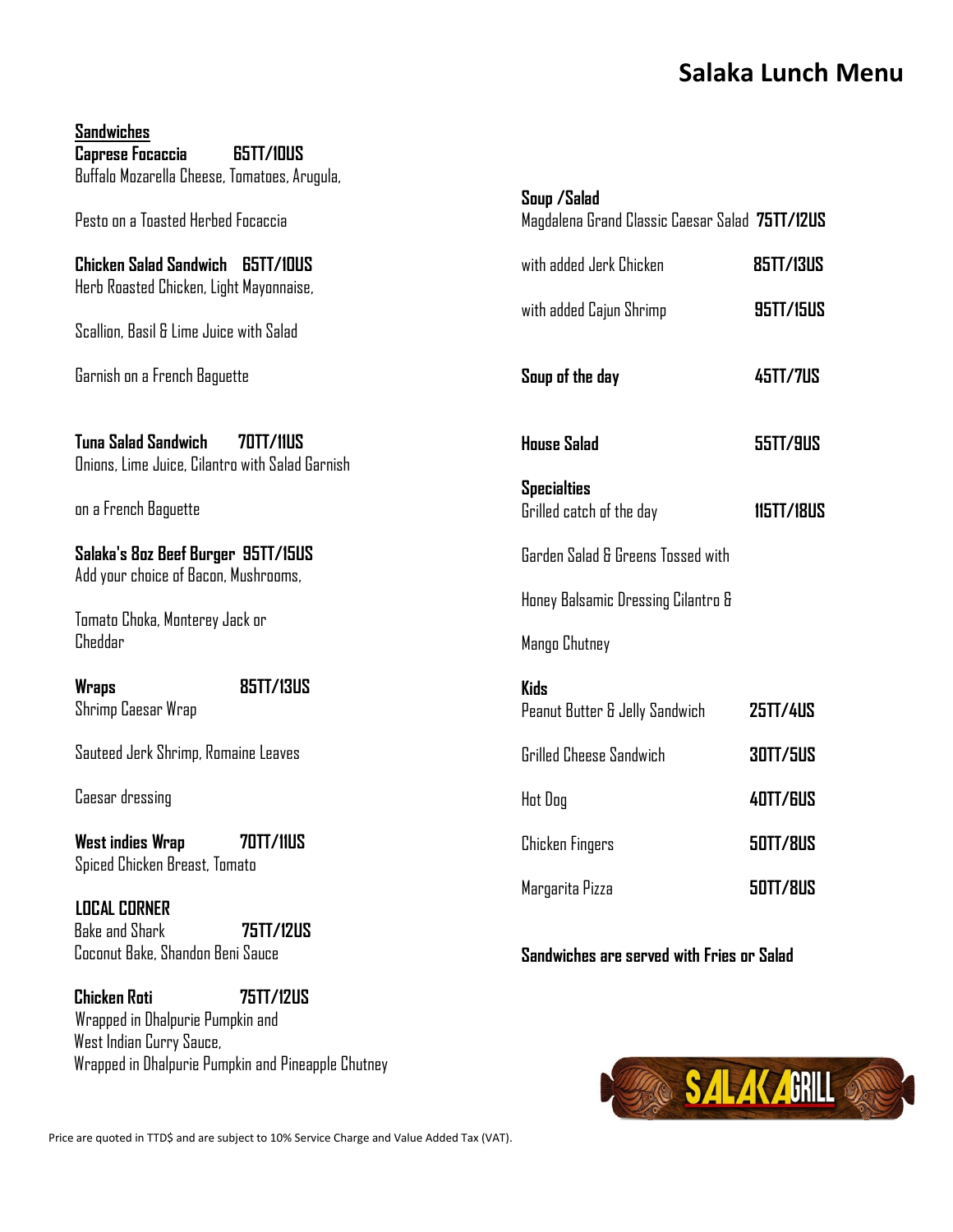## *SALAKA DINNER MENU*

*Starters* 

*Crispy Calamari's 60.00TT* 

*With Spicy Marinara Sauce* 



*Creamy Seafood Chowder 50.00TT* 



*Crispy Crab Cakes 75.00TT* 

*Beet Root Chutney*



*Assorted Mixed Green 50.00TT* 

*Mango Vinaigrette* 



All prices quoted are in TTD\$ and are subject to 10% Service Charge and 12.5% Value Added Tax (VAT).